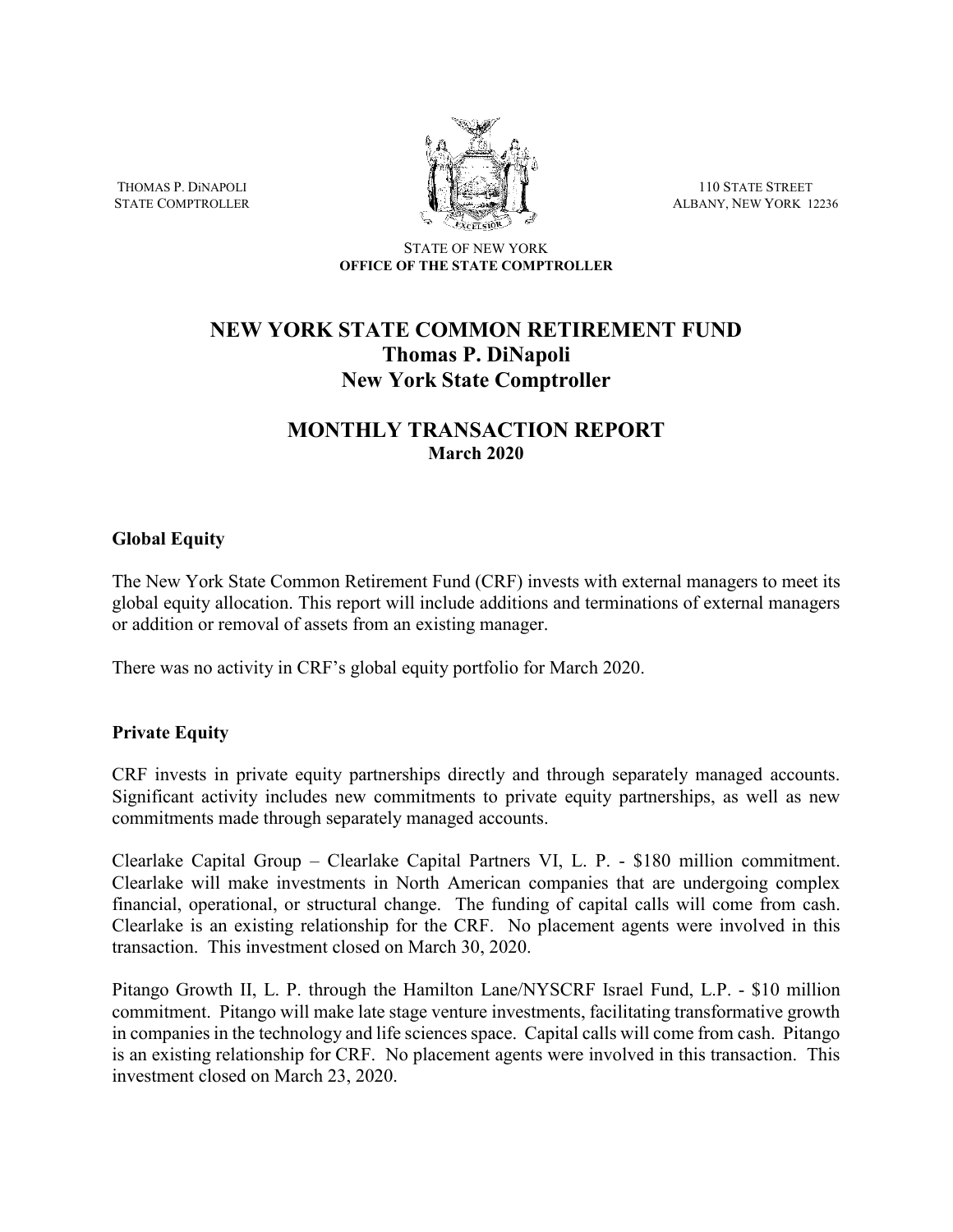New York State Common Retirement Fund Monthly Transaction Report March 2020 Page 2

Vista Equity Partners – Vista Credit Partners Fund III, L. P. - \$500 million commitment. Vista Credit III will invest in senior secured loans across enterprise software, data, and technology companies. The funding of capital calls will come from cash. Vista is an existing relationship for the CRF. No placement agents were involved in this transaction. This investment closed on March 2, 2020.

# **Fixed Income**

The NYS Common Retirement Fund's Fixed Income Portfolio is primarily managed internally. CRF is also adding Fixed Income external managers as a way to gain access to markets that are not traded internally. This report will include additions and terminations of external managers or addition or removal of assets from an existing manager.

There was no external manager activity in CRF's Fixed Income Portfolio in March 2020.

# **Real Estate**

CRF invests with real estate opportunity funds, affordable housing, mortgages and joint ventures with a property-specific mandate. Significant activity includes new commitments to general partners, investments made through joint ventures and affordable mortgages.

Ares European Property Enhancement Partners III - €318 million. Ares European Property Enhancement Partners III is a closed-end, diversified European commingled real estate fund managed by Ares Management UK Limited, an indirect wholly-owned subsidiary of Ares Management Corporation (NYSE: ARES). Ares is an existing relationship for the CRF. No placement agents were involved in this transaction. The investment closed on March 31, 2020.

754 Fifth Avenue, New York, NY. - \$100 million first mortgage loan increase to existing loan secured by the building and land at 754 Fifth Avenue, New York, New York. No placement agents were involved in this transaction. This investment closed on March 19, 2020.

### **Absolute Return Strategies**

CRF invests with general partners directly and through funds-of-funds organized as separate accounts for the CRF. Significant activity includes new and increased commitments to general partners made directly by the CRF, and new and increased commitments through funds-of-funds.

There was no activity in CRF's absolute return strategy portfolio in March 2020.